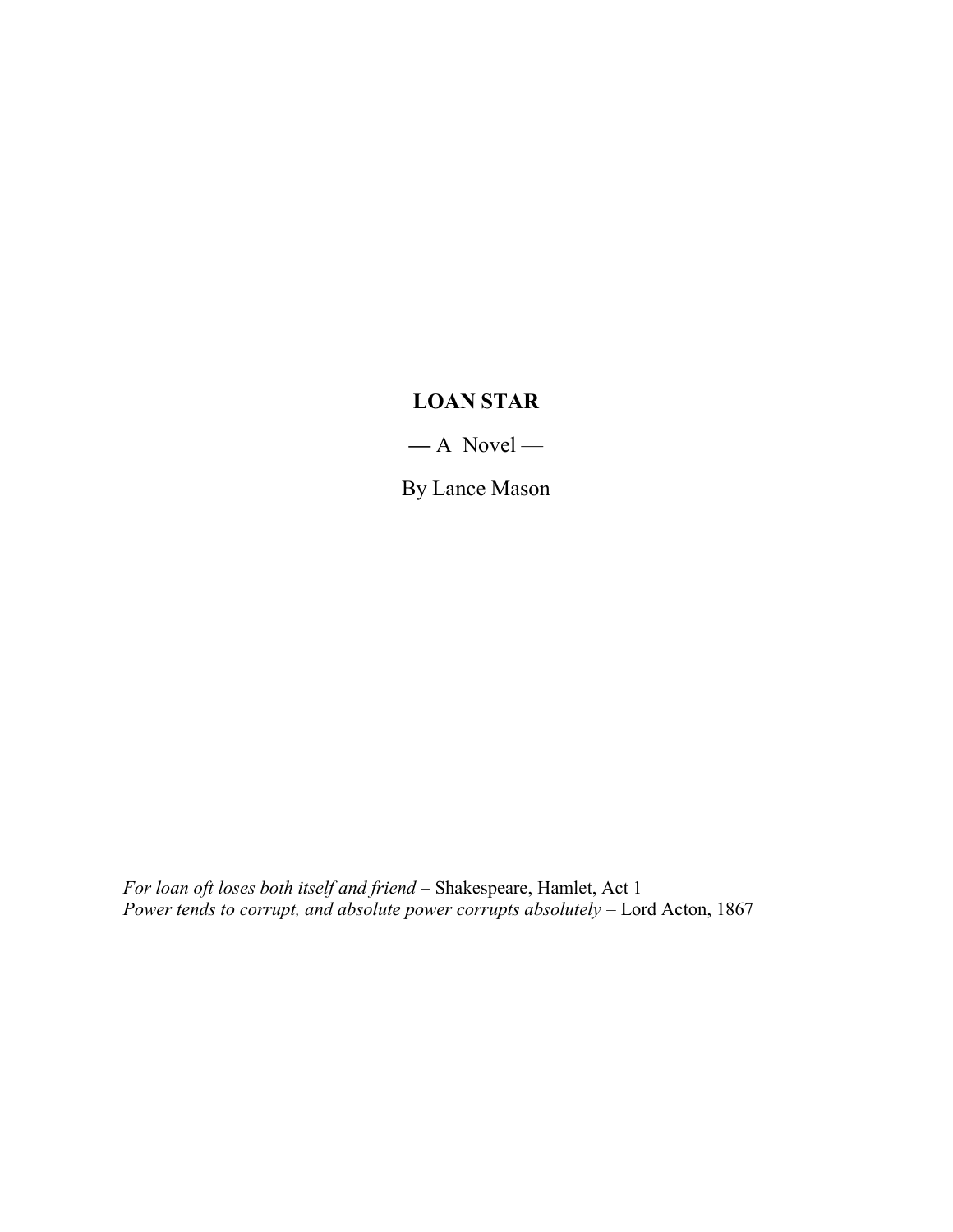## The State of Play

In 2015, researching material for his MBA thesis at the Booth School of Business, Chicago, on financial catastrophes of the western world, Cornelius "Neil" Manley turned up the following cause-and-effect summary:

Abstract:

Factors, Global Financial Crisis, 2008-2011

Of the world's largest economies, only US lenders offer 30-year, fixed interest home mortgages. Because all investors value, even worship, such predictability, global markets pursued these mortgages as the gold standard for long-term investments.

In the 1980-90s, widespread deregulation reduced the protection that, for decades, US banking law had provided for these loans. Still, despite the lessened security, international investment in US mortgages thrived, reaching \$300 billion a year by 1990. But this climate also bred short-term, low-interest home loans, a.k.a. subprime lending, that would undermine the very predictability that the markets so admired.

By the early 2000s, these 1- to 3-year cut-rate loans had mushroomed, even as banks and others world-wide were investing trillions in US mortgages which then began to fail. Too many naïve borrowers had gone too deep in debt for too long, and now began to default on their loans. It started slowly, but perceived risk of widespread losses began to snowball, destroying confidence as it grew. This "gorilla in the room" bred panic, stress, and aggression in banks and boardrooms world-wide, and US property values plummeted, bringing on the Great Recession.

What had caused this? Thousands, then tens of thousands of sub-prime loans expired in a short period, converting to market rates and a 200-400% rise in payments. Unable to meet the increase, borrowers defaulted, and a million-plus US loans failed, many in excess of \$500,000. With no underlying protection for the loans, hundreds of large investors fled the market, liquidating mortgage portfolios at drastic discounts, and crippling home valuations across America.

Manley printed a photocopy, filing it with his thesis. Little did he realize its future value.

#

Now, it is Spring, 2021, and Manley is relating to his fiancée, Tina Perez, this history and its possible impact on the "green lending" bill, HJ 462, that his bosses are currently pushing through Congress.

"We know trillions of dollars in unprotected loans vaporized in this crisis more than ten years ago." She nods, and he continues. "Instead of banks having no protection against that massive loss in value, imagine that all of those loans had been guaranteed by the US taxpayer."

It is this radical proposition, of past damage versus future devastation, of danger in sight versus danger unseen, that will lead to deceit, blackmail, bankruptcy, and murder.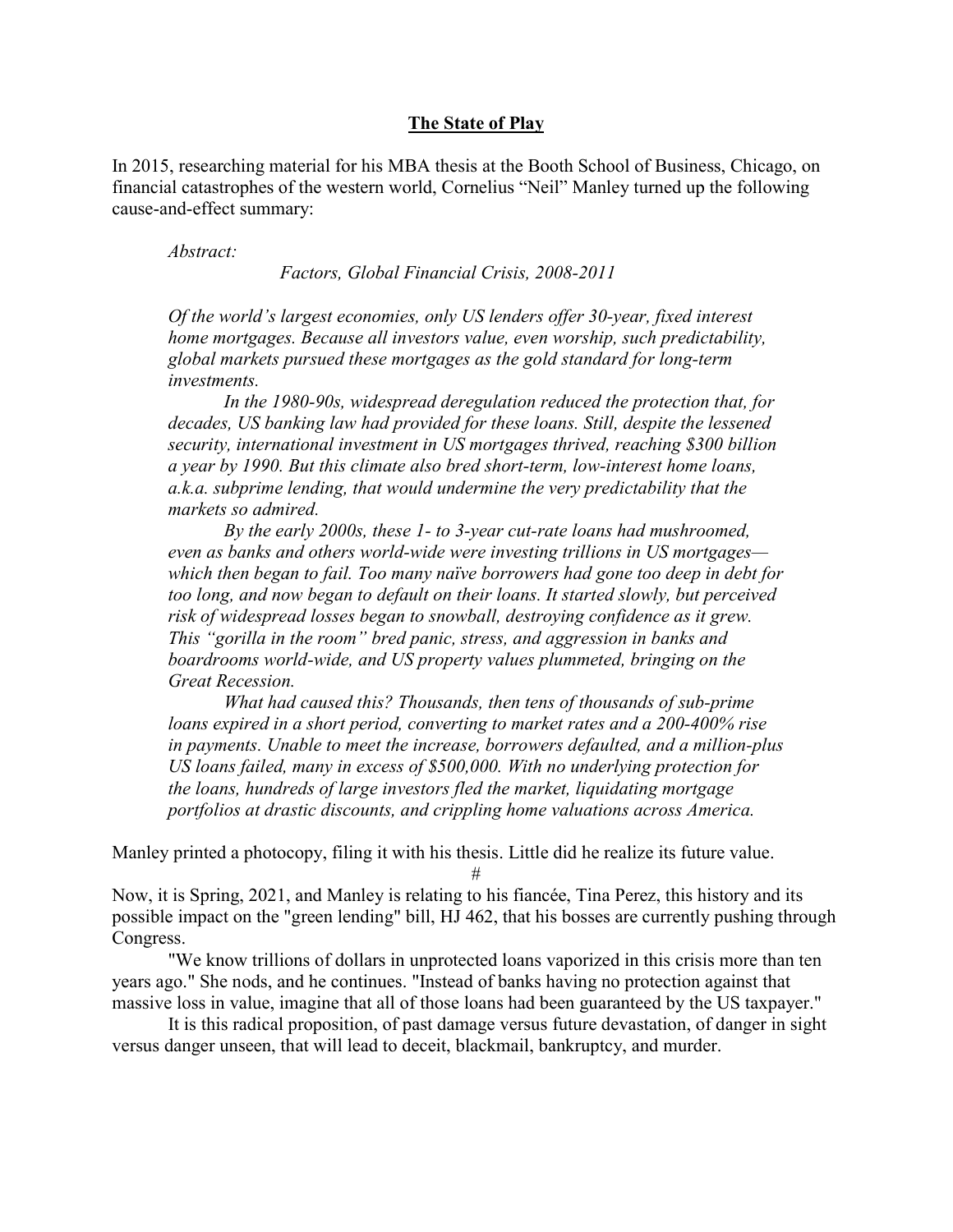## CHAPTER 1

On the western outskirts of Los Angeles, two men take seats at a small, marble-topped table, a drinks tray between them, their fourth-floor terrace facing east to the San Gabriel Mountains. Julian Gossard, the taller of the two, is an athlete gone to bulk, his gray hair rough-cut and trendy, his eyes vacant, nerveless.

Less imposing, yet polished in manners and dress, David Ashton-Brown looks like what he is, a seasoned international banker who moves unnoticed in crowds. "Renovations are getting on?" he asks. His diction is English Public School—*Rinnavaytions ah gedding orn*—and he's referring to the terrace's office complex, which they own, a project undergoing a \$20 million facelift. He waves a waiter over, they order lunch, and both pass comments on the building's progress, but seem focused on bigger things.

Ashton-Brown wears a professional smile. "Any hiccups with our boy in Malibu?"

Squinting at the mountain view, Gossard shakes his head—no hiccups. "Manley is the best for our strategy. He'll do a competent job or better on the work in DC."

"And your young woman? We can rely on her?" Ashton-Brown knows more about this employee than he has revealed.

Gossard takes a pull on his drink. The on-the-rocks whiskey dilutes the noontime haze from his previous night's excess. "She's settled in well enough, and ready to move when we are."

Ashton-Brown refills his own glass, straight Perrier, no ice, no lemon. "Overseas interest is queuing up—Lahore, Tunis, Beirut. Any commitment from Mitchell?"

Two waiters arrive with food, cutlery, and fresh drinks.

"She wants in, but will resist us on Manley doing the first draft. She's dreaming. Thinks she can drive us on other terms, too." Gossard is confident when assigning character defects to others. "Regardless, she's a player."

"But by whose rules?"

Gossard's eyes, grim and seawater green, settle again on the Englishman. Despite their years together, he is constantly assessing Ashton-Brown. "Our rules—if she wants her interests served."

"And Hughes?"

"A few weeks out. Mitchell will kick that off. The main worry is our pitch to Manley." After a pause, Ashton-Brown nods. "And you're comfortable he'll take the offer?"

Gossard talks through his food, cold roast-duck salad with fennel. "Yes. His options are limited."

Both smirk, but they know how serious this is. Ashton-Brown says, "He's a smart lad, always has been. Might be dangerous, though, if he gets too headstrong."

Pausing first to swallow, Gossard replies. "I'll see that he doesn't."

Prodding the air with his fork, Ashton-Brown puts on a naïve face. "In the overall, Jules, with this kind of funding, what do you see here as the biggest risk? Any weakness?" He has his own answers, but wants to hear Gossard's.

Gossard presses a finger to his lips, thinking. He knows a miscalculation overlooked—in tactics, timing, co-conspirators—would cripple the operation, or worse. "Losing our nerve. That's always the risk in ground-breaking deals." Holding one's nerve is a core belief in Gossard's life. "Most doubters will go along if you're forceful enough, even with this much on the table."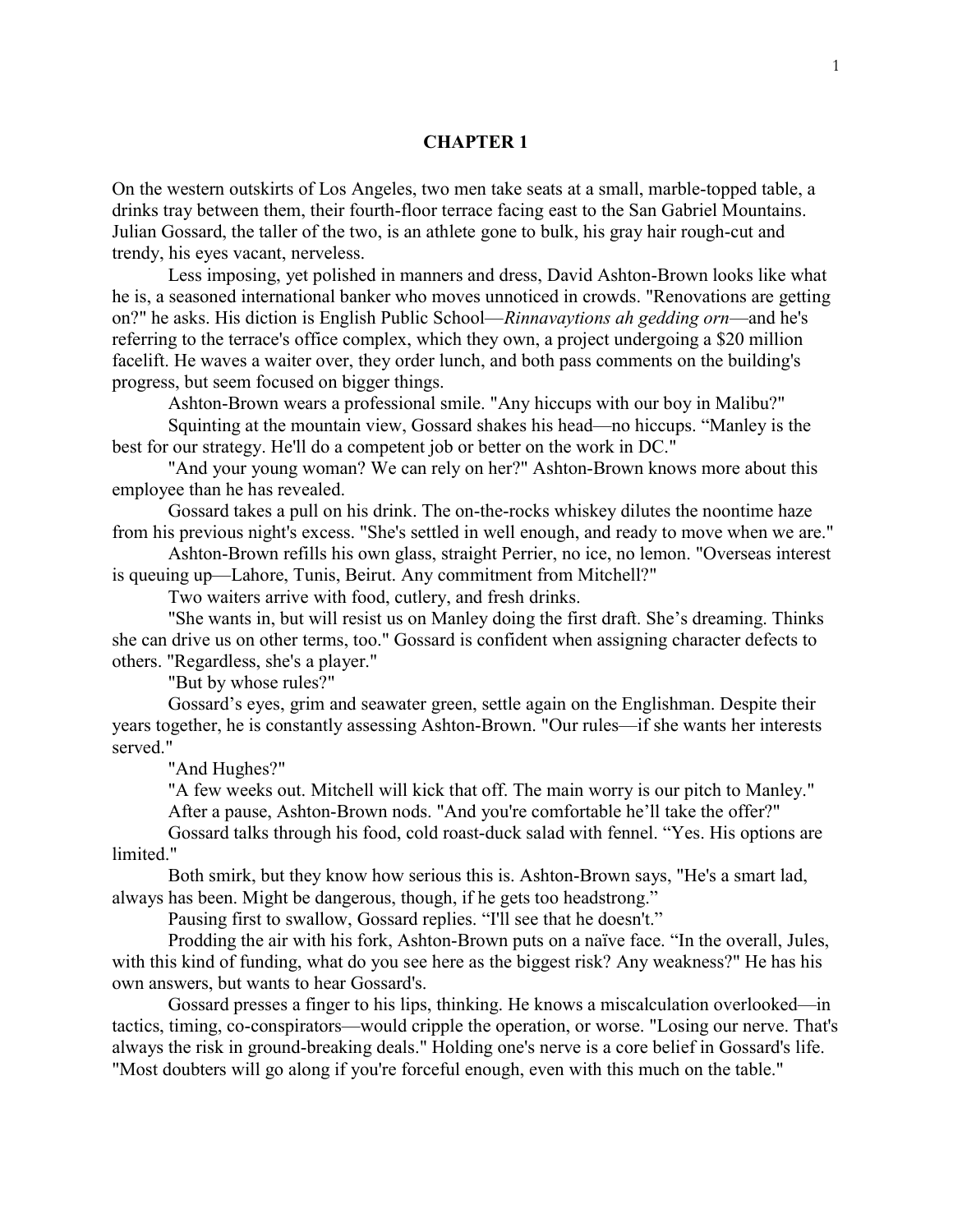Both men are acutely aware that what's "on the table" in this case carries a significant price tag-\$350,000,000,000.00.

"But the brave opponents," Gossard says, "the ones with guts and principles? They'll put up a fight." He drains his whiskey. "You have to be ready to push those people aside."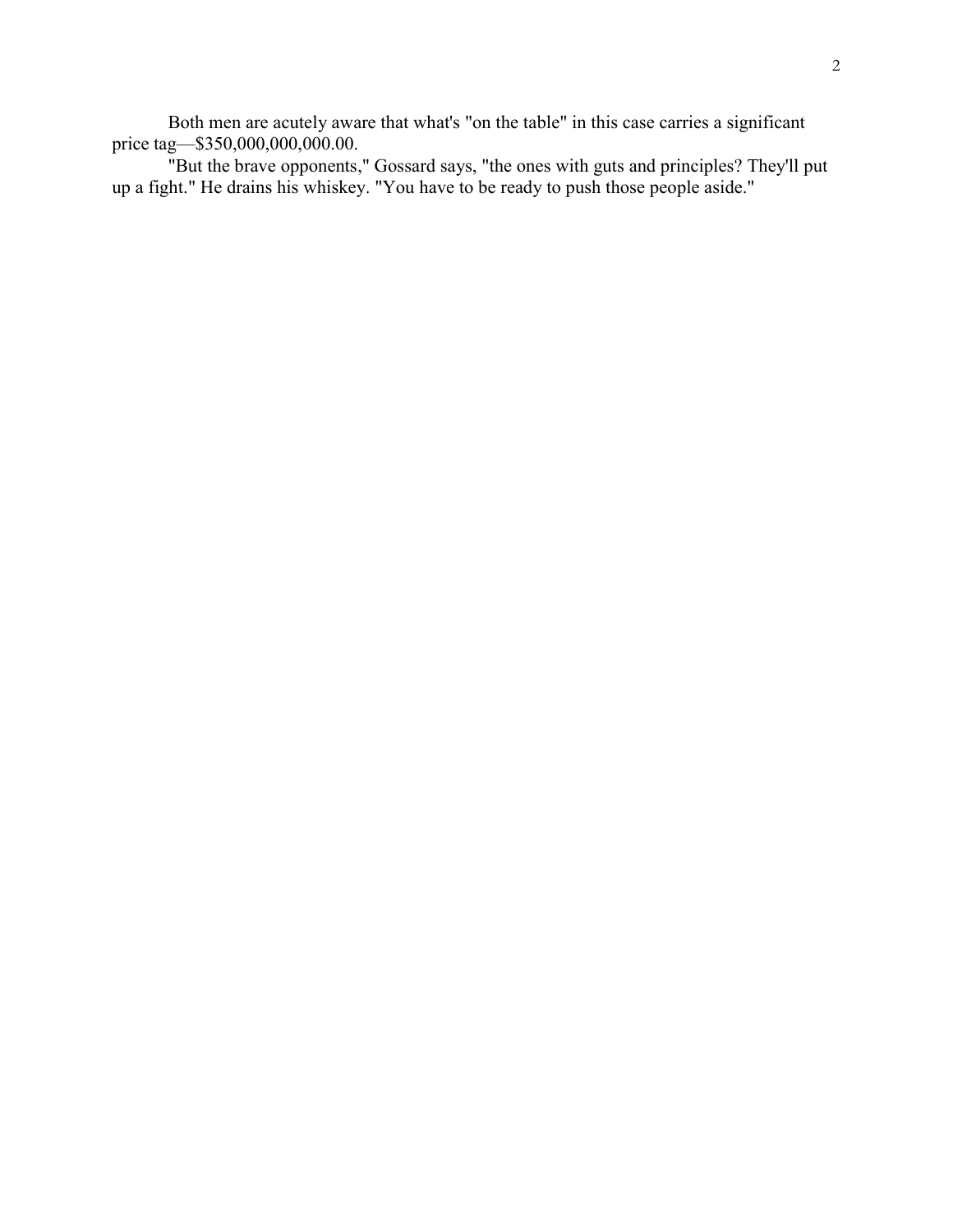### CHAPTER 2

### Monday, a month later --

Today's significant pain in the ass began for Manley at 9 AM on the walk from his desk up a half-flight of stairs to his boss's office—short in distance, but long because of the threat of getting on the wrong side of Christophe Santoni, the CEO of Malibu Bank & Trust. That threat felt sharper with every step because Manley wasn't in a position to take risks. Approaching thirty and barely a year into the job, he had a precarious living situation—renting a 1950's tract house with Kenzie and her children in a dodgy part of Oxnard an hour's drive from work, and no upgrade in sight, job or house.

Manley knew that the intel he carried was speculative stuff. If it proved useless, that would aggravate Santoni, a man brittle and unforgiving to those who wasted his time. But if this information had a big upside for MB & T—and for Santoni especially—and Manley didn't show it to him, then the CEO could work up the kind of rage that might endanger Manley's entire future.

Life had brought Manley plenty of trouble over the past year, and he needed a break, any break. If the bank benefited from this news, it could earn him a promotion or a bonus, things he couldn't afford to miss. With this argument in his head, he had tossed the essentials into his briefcase—his clipboard notes and his new View-pad, the latest mobile device for document handling, with *The Economist's* current issue loaded on—and had headed up to see Santoni.

And if he was wrong? What trouble could that bring, now or down the road? He knocked on Santoni's door.

"Come in."

Manley did, and saw his boss behind his desk, leaning back, looking content, watching a sweeping view of the Pacific's wide, rolling swells. A sharp salt breeze floated in through the open window.

"Sorry to bother you, Mr. Santoni, but I came across something that I thought you'd want to see."

The CEO blinked once, pointed to a rigid steel chair, but said nothing. Manley sat. He figured this was the way of Detroit Italians, silence a form of command.

Santoni, taller, darker, and older than Manley, blinked again from his leather office throne, steepling his bony fingers over his chest. "What is it, Neil?"

"If I could, sir, I was hoping to discuss something with you—two things, actually." Like all the employees, he had to watch his words around Santoni, who dismissed LA's "We need to talk" and similar jargon as neo-cool clichés.

"Go on."

Manley opened his briefcase. "First thing this morning, sir, Clint Elstrom sent over a PDF, a discussion paper on a bill that might go before Congress."

"Elstrom? The guy you worked with in Boston? How is he connected to federal legislation?"

 "He left Xavier Equity Partners not long after me. He's an aide now, sir, in Anita Mitchell's Congressional office." Manley's father had been in the military. So had many fathers of his childhood friends. "Sir" was part of his grammar.

Leaning forward, Santoni stiffened. "Mitchell? That liberal harridan?"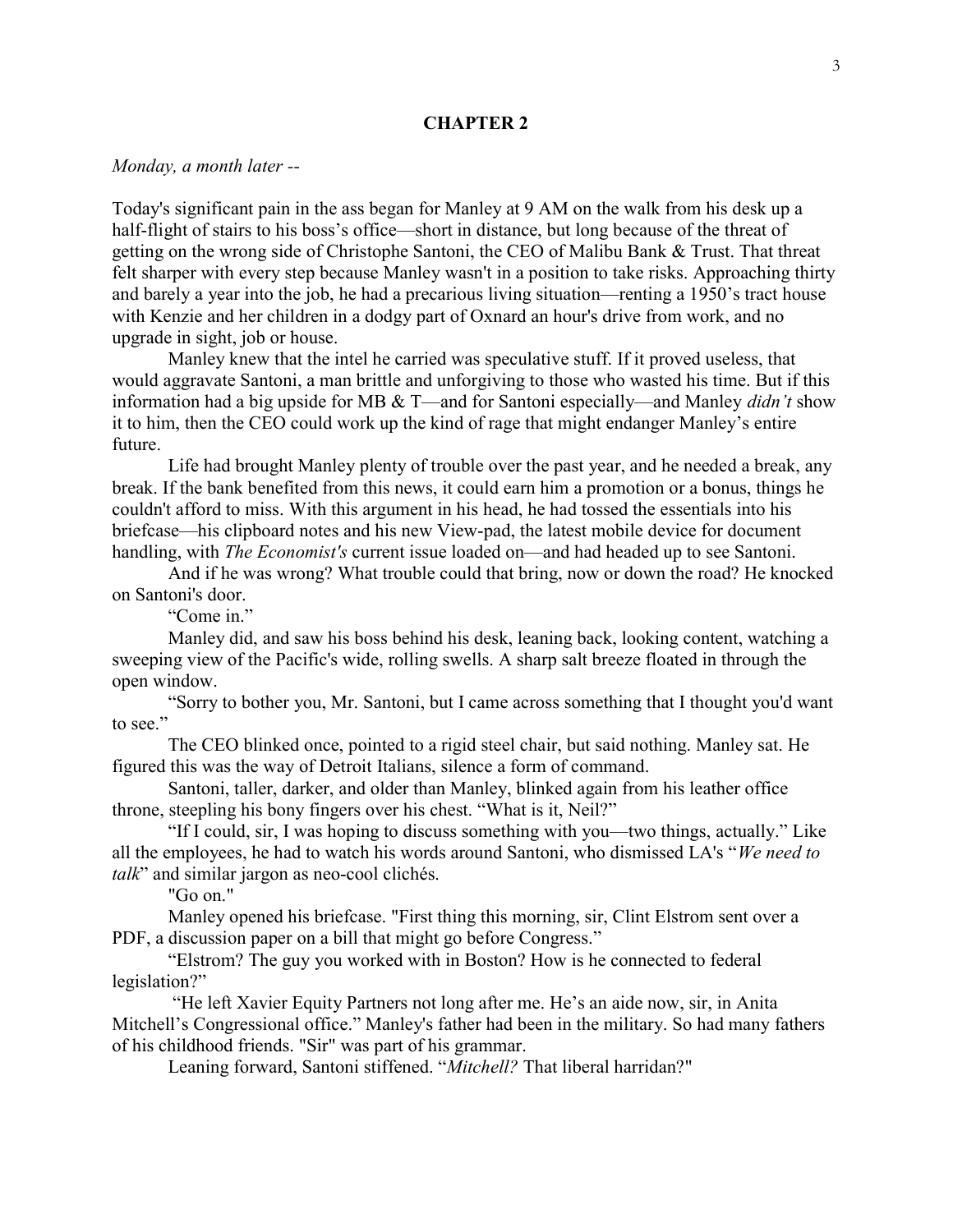In the wake of the Global Financial Crisis a decade earlier, Representative Anita Mitchell had thrown dozens of thorny allegations of corruption at the US finance industry. Occasionally Manley found himself agreeing. Santoni never did.

"She's an enemy of the banking industry," Santoni said, "and a grandstanding fraud." He had a good nose for hypocrites—as Manley would soon discover. "And your pal's on her staff?"

Manley now felt like starting over. Maybe just bailing out. "Yes sir. He sent this over, sort of a draft of a bill that Mitchell may introduce to the House, along with Wayne Hughes."

"Hughes? The Oregon rich kid?" Santoni was losing his neutral decorum. Only half joking, he said, "What sort of socialist bullshit are they throwing in our path now?"

This worried Manley. He'd seen the CEO rant in front of junior officers before. "Well, Mr. Santoni, yes, the legislation could attempt to regulate—re-regulate—the banking industry in ways reminiscent of Glass-Steagall."

"Lowlife bastards," groaned Santoni, "or bitches, in Mitchell's case." He sighed deeply, tapping his pen on his desk blotter. "Fill me in. Why did Clint send you stuff?"

"Well, sir," said Manley, feeling like an adolescent, "we have a little game. Which one of us is on the front edge of change?"

Santoni looked at him as though he was an adolescent. "Summarize the bad news for me, Neil."

"Well, sir, that's the thing. Aside from hints at regulation, there may not be any." He set the View-Pad on Santoni's desk, pointing his pen from his written notes to the screen. "In fact, these two highlighted paragraphs open up contrary possibilities—radically contrary."

Santoni's gaze now did the rounds, from Manley to the View-Pad, then back to Manley. "This new device work for you?"

"Yes, sir, brilliant—reading, storage, dictation, transmission—with something more I'll show you."

"Bottom line with this Mitchell business?"

"Sir, with respect, if you could just read the two paragraphs, and then my notes." While the off-camera joke was that Santoni rhymed with baloney, Manley wouldn't knock him down for that. He was a bar-certified attorney with eighteen years in banking.

Santoni studied the highlighted sections on Manley's device, then leaned back, scanning the ceiling tiles. His fingers were tented once more above his torso, the tips flexing and separating. Manley imagined he saw sparks arcing between them. Santoni rocked forward, gazed at the View-Pad screen again, then at Manley's clipboard, before planting his elbows on his desk. "What else?"

Manley clicked another entry on the View-Pad index. "This is *The Economist's* latest report on China. They're bullish on Chinese banks." Both men knew the respected journal leaned pro-bank, and never with a lack of confidence. "Parts of it align with Mitchell's bill, especially my highlighted paragraphs." Manley's eyes lifted to Santoni's, which had stopped blinking. "It's about Chinese banks booking loans as investments instead of debts to the bank."

This froze the boss of MB & T—froze his thoughts—in mid-cognition. "Ludicrous," he said in a harsh whisper. What Manley had just said indeed sounded to Santoni like a fantasy, preposterous. Yet, combined with the highlighted section in Elstrom's document, perhaps it wasn't. Perhaps it was a gift. Perhaps it was a once-in-a-lifetime, ground-floor opportunity, the kind Manley had been fearful of skipping over and not passing on to his boss.

The CEO grinned viciously at Manley, then turned his picket-fence smile back to the ocean view. "Maybe Mitchell's done an about-face." He inhaled the salt air mixed with the piney